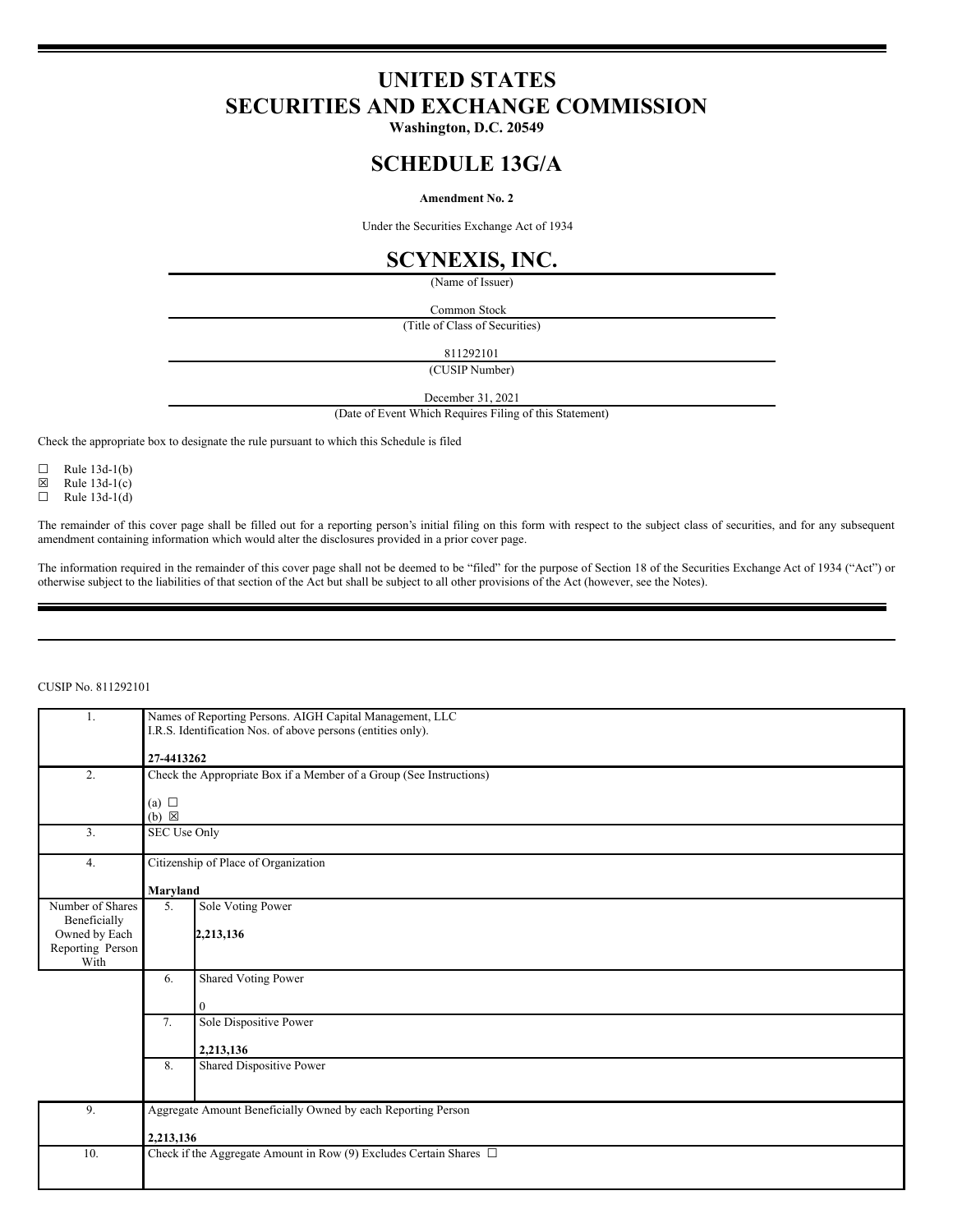| 11. | Percent of Class Represented by Amount in Row 9 |  |  |
|-----|-------------------------------------------------|--|--|
|     | $9.2\%$                                         |  |  |
| 12. | Type of Reporting Person (See Instructions)     |  |  |
|     | 00                                              |  |  |

# CUSIP No. 811292101

| 1.                                        | Names of Reporting Persons. Orin Hirschman<br>I.R.S. Identification Nos. of above persons (entities only). |                                                 |  |  |
|-------------------------------------------|------------------------------------------------------------------------------------------------------------|-------------------------------------------------|--|--|
| 2.                                        | Check the Appropriate Box if a Member of a Group (See Instructions)                                        |                                                 |  |  |
|                                           | (a) $\Box$<br>$(b) \boxtimes$                                                                              |                                                 |  |  |
| 3.                                        | SEC Use Only                                                                                               |                                                 |  |  |
| 4.                                        | Citizenship of Place of Organization                                                                       |                                                 |  |  |
|                                           | <b>United States</b>                                                                                       |                                                 |  |  |
| Number of Shares<br>Beneficially          | 5.                                                                                                         | Sole Voting Power                               |  |  |
| Owned by Each<br>Reporting Person<br>With |                                                                                                            | 2,213,136                                       |  |  |
|                                           | 6.                                                                                                         | <b>Shared Voting Power</b>                      |  |  |
|                                           | 7.                                                                                                         | Sole Dispositive Power                          |  |  |
|                                           |                                                                                                            | 2,213,136                                       |  |  |
|                                           | 8.                                                                                                         | Shared Dispositive Power                        |  |  |
| 9.                                        | Aggregate Amount Beneficially Owned by each Reporting Person                                               |                                                 |  |  |
|                                           | 2,213,136                                                                                                  |                                                 |  |  |
| 10.                                       | Check if the Aggregate Amount in Row (9) Excludes Certain Shares $\Box$                                    |                                                 |  |  |
| 11.                                       |                                                                                                            | Percent of Class Represented by Amount in Row 9 |  |  |
|                                           | 9.2%                                                                                                       |                                                 |  |  |
| 12.                                       | Type of Reporting Person (See Instructions)                                                                |                                                 |  |  |
|                                           | IN                                                                                                         |                                                 |  |  |

## **ITEM 1:**

## **(a) Name of Issuer:**

SCYNEXIS, INC.

## **(b) Address of Issuer's Principal Executive Offices:**

1 Evertrust Plaza, 13 th Floor Jersey City NJ 07302

# **ITEM 2:**

## **(a) Name of Person Filing:**

This Schedule 13G is being jointly filed by each of the following persons pursuant to Rule 13d-1 promulgated by the Securities and Exchange Commission pursuant to Section 13 of the Securities Exchange Act of 1934, as amended (the "Act"):

- (i) AIGH Capital Management, LLC, a Maryland limited liability company ("AIGH LP"), as an Advisor or Sub-Advisor with respect to shares of Common Stock (as defined in Item 2(d) below) held by AIGH Investment Partners, L.P. and WVP Emerging Manger Onshore Fund, LLC;
- (ii) AIGH Investment Partners, L.L.C., a Delaware limited liability company ("AIGH LLC"), with respect to shares of Common Stock (as defined in Item 2(d) below) directly held by it;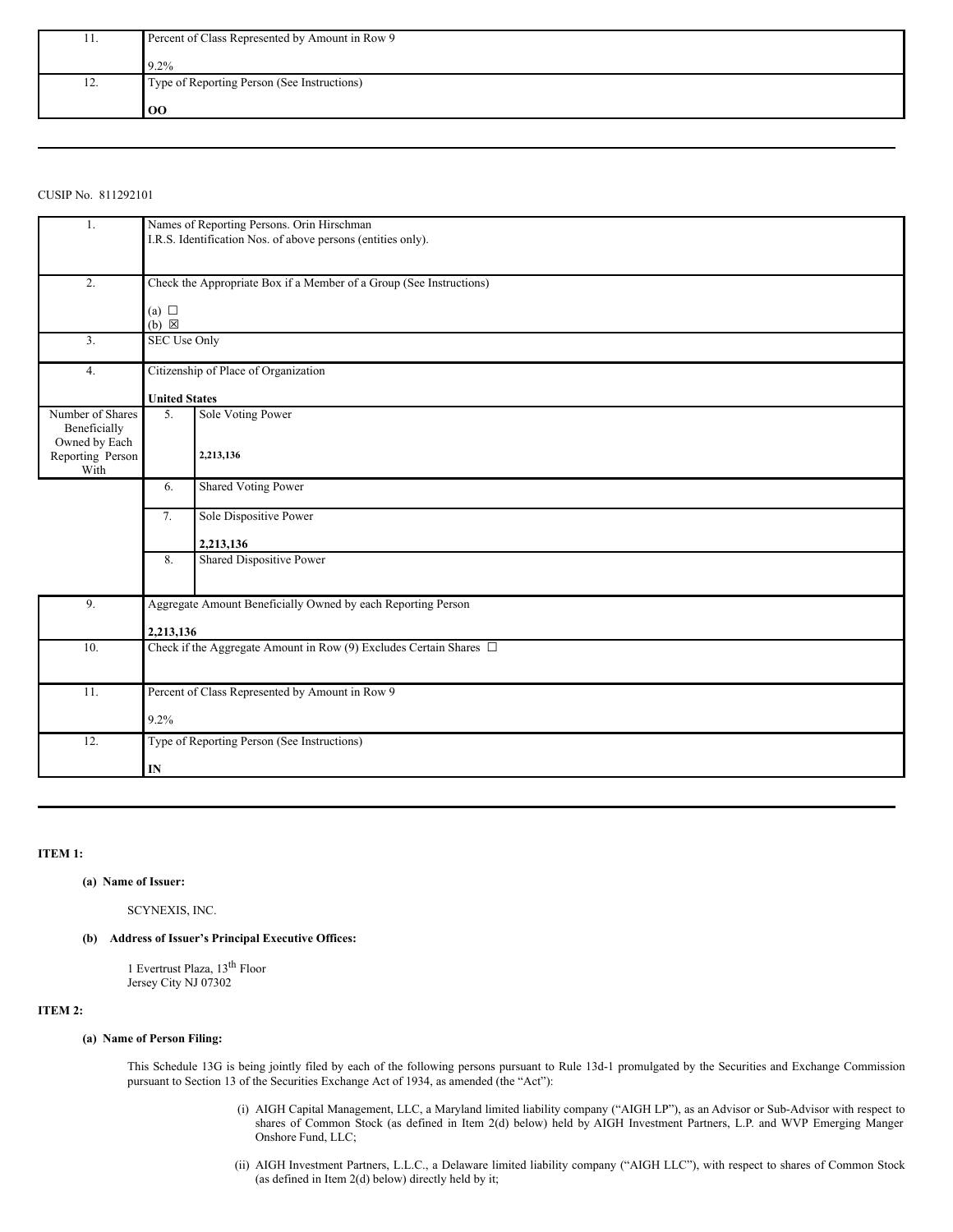(iii) Mr. Orin Hirschman ("Mr. Hirschman"), who is the Managing Member of AIGH Capital Management, LLC and president of AIGH LLC, with respect to shares of Common Stock indirectly held by AIGH LP, directly by AIGH LLC and Mr. Hirschman and his family directly.

AIGH Capital Management LLC., AIGH Investment Partners LLC, and Mr. Hirschman are hereinafter sometimes collectively referred to as the "Reporting Persons." Any disclosures herein with respect to persons other than the Reporting Persons are made on information and belief after making inquiry to the appropriate party.

## **(b) Address of Principal Business Office or, if None, Residence:**

The principal office and business address of AIGH Investment Partners, L.P., AIGH Investment Partners LLC, and Mr. Hirschman is:

6006 Berkeley Avenue Baltimore MD 21209

## **(c) Citizenship:**

See Item 2(a) above and Item 4 of each cover page.

#### **(d) Title of Class of Securities:**

Common Stock

### **(e) CUSIP Number:**

811292101

### ITEM 3: IF THIS STATEMENT IS FILED PURSUANT TO §§240.13D-1(B) OR 240.13D-2(B) OR (C), CHECK WHETHER THE PERSON FILING IS A:

- (a)  $\Box$  Broker or dealer registered under section 15 of the Act (15 U.S.C. 780);
- (b)  $\Box$  Bank as defined in section 3(a)(6) of the Act (15 U.S.C. 78c);
- (c)  $\Box$  Insurance company as defined in section 3(a)(19) of the Act (15 U.S.C. 78c);
- (d) ☐ Investment company registered under section 8 of the Investment Company Act of 1940 (15 U.S.C 80a-8);
- (e)  $\Box$  An investment adviser in accordance with §240.13d-1(b)(1)(ii)(E);
- (f)  $\Box$  An employee benefit plan or endowment fund in accordance with §240.13d-1(b)(1)(ii)(F);
- (g)  $\Box$  A parent holding company or control person in accordance with § 240.13d-1(b)(1)(ii)(G);
- (h)  $\Box$  A savings associations as defined in Section 3(b) of the Federal Deposit Insurance Act (12 U.S.C. 1813);
- (i)  $\Box$  A church plan that is excluded from the definition of an investment company under section  $3(c)(14)$  of the Investment Company Act of 1940 (15 U.S.C. 80a-3);
- (j)  $\Box$  A non-U.S. institution, in accordance with §240.13d-1(b)(1)(ii)(J);
- (k)  $\Box$  Group, in accordance with §240.13d-1(b)(1)(ii)(K).

If filing as a non-U.S. institution in accordance with  $\S 240.13d-1(b)(1)(ii)(J)$ , please specify the type of institution:

#### **ITEM 4: OWNERSHIP.**

See Item s 5,6,7,8 and 9 of each cover page.

#### **ITEM 5: OWNERSHIP OF FIVE PERCENT OR LESS OF A CLASS.**

If this statement is being filed to report the fact that as of the date hereof the reporting person has ceased to be the beneficial owner of more than five percent of the class of securities, check the following  $□$ 

### **ITEM 6: OWNERSHIP OF MORE THAN FIVE PERCENT ON BEHALF OF ANOTHER PERSON.**

Not applicable.

## ITEM 7: IDENTIFICATION AND CLASSIFICATION OF THE SUBSIDIARY WHICH ACQUIRED THE SECURITY BEING REPORTED ON BY THE **PARENT HOLDING COMPANY.**

Not applicable.

## **ITEM 8: IDENTIFICATION AND CLASSIFICATION OF MEMBERS OF THE GROUP.**

Not applicable.

#### **ITEM 9: NOTICE OF DISSOLUTION OF GROUP.**

Not applicable.

## **ITEM 10: CERTIFICATIONS.**